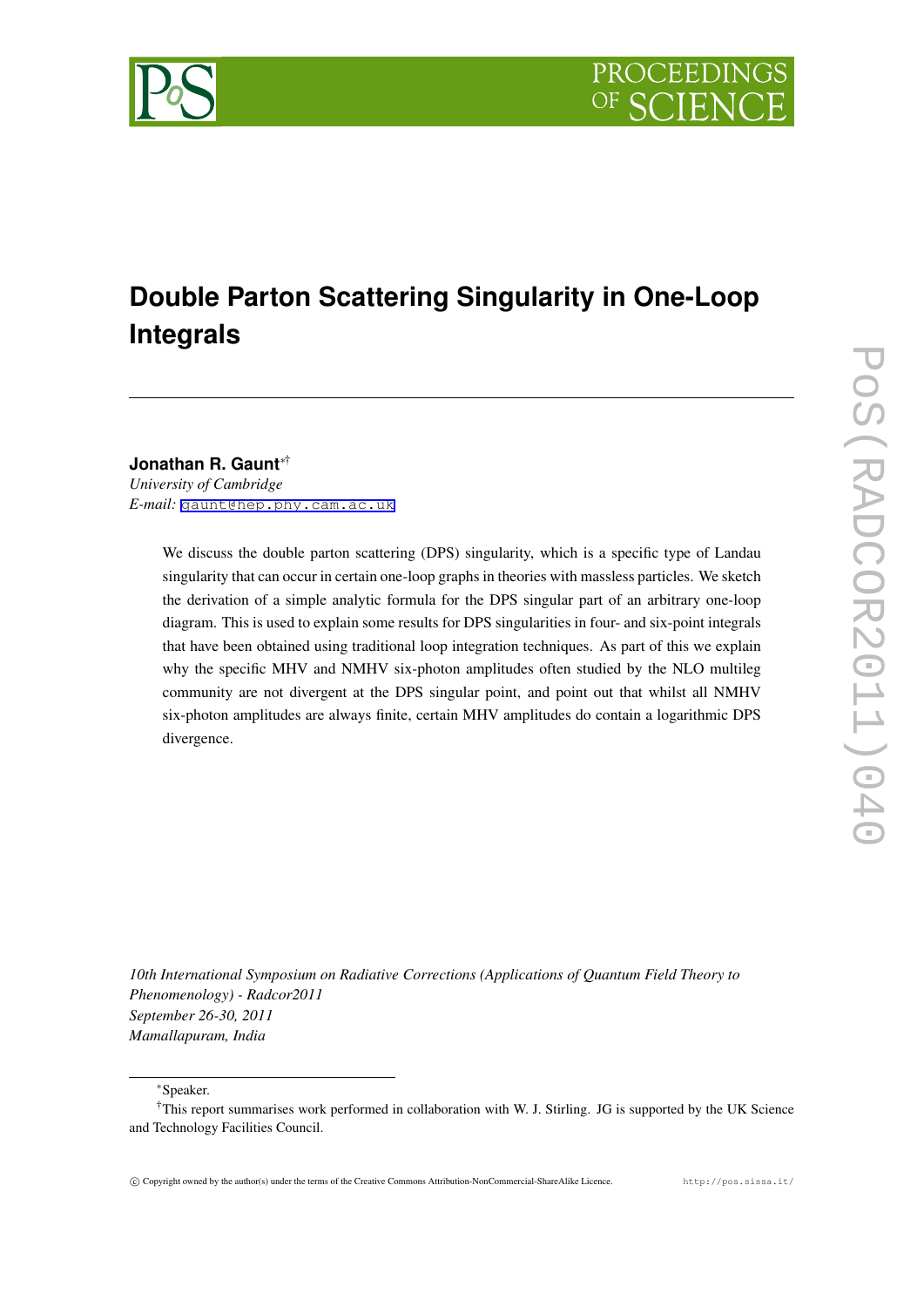## <span id="page-1-0"></span>1. Introduction

One-loop integrals can become singular when the four-dimensional real hypercontour over which the integration is performed becomes pinched by two (or more) poles associated with denominator factors in the integrand. Such pinch singularities in a Feynman integral are known as Landau singularities. The locations of the Landau singularities in a one-loop Feynman graph are entirely determined by the propagator denominator factors, and so are independent of the nature of the particles in the graph. On the other hand, the behaviour of the integral at the singular points does depend on the nature of the particles in the graph via the numerator factor of the Feynman integrand – if the numerator vanishes at a singular point, the integral will be less singular than expected there, or even finite.

In this proceedings contribution we discuss a particular type of Landau singularity known as the double parton scattering (DPS) singularity, that was first discussed in [\[1\]](#page-6-0). This singularity occurs in one-loop diagrams with the structure of figure 1(a), where two on-shell massless particles each split into two massless particles, and the four resulting particles interact in two separate processes, each producing a set of particles with positive invariant mass. It only occurs when the total transverse momentum of each set of outgoing particles is zero  $(Q_2 = 0)$ , and is associated with the four intermediate particles becoming on-shell and collinear with the initial state particles. [Note that in this proceedings contribution we use bold letters to denote two-component transverse momentum vectors].

There are two reasons why it is interesting to study the behaviour of one-loop integrals around their DPS singular point(s). First, it has been observed that certain one-loop Standard Model (SM) multileg amplitudes are less singular than perhaps expected near points corresponding to a DPS singularity for a subset of the contributing Feynman graphs [[2](#page-6-0), [3,](#page-6-0) [4](#page-6-0)]. A physical explanation for



Figure 1: (a) The generic structure that a one loop graph must have in order for it to possess a DPS singularity. Each grey blob represents some arbitrary tree-level structure. (b) The crossed box topology, with annotations that demonstrate our labelling conventions for the particle names, helicity and momenta. The particle names are written in bold in this figure, whilst the helicity labels are accompanied by grey arrows. The arrows on the lines merely indicate the direction of momentum flow, and do not necessarily signify a fermion line. We also include the two Cutkosky cuts of this box as dashed lines.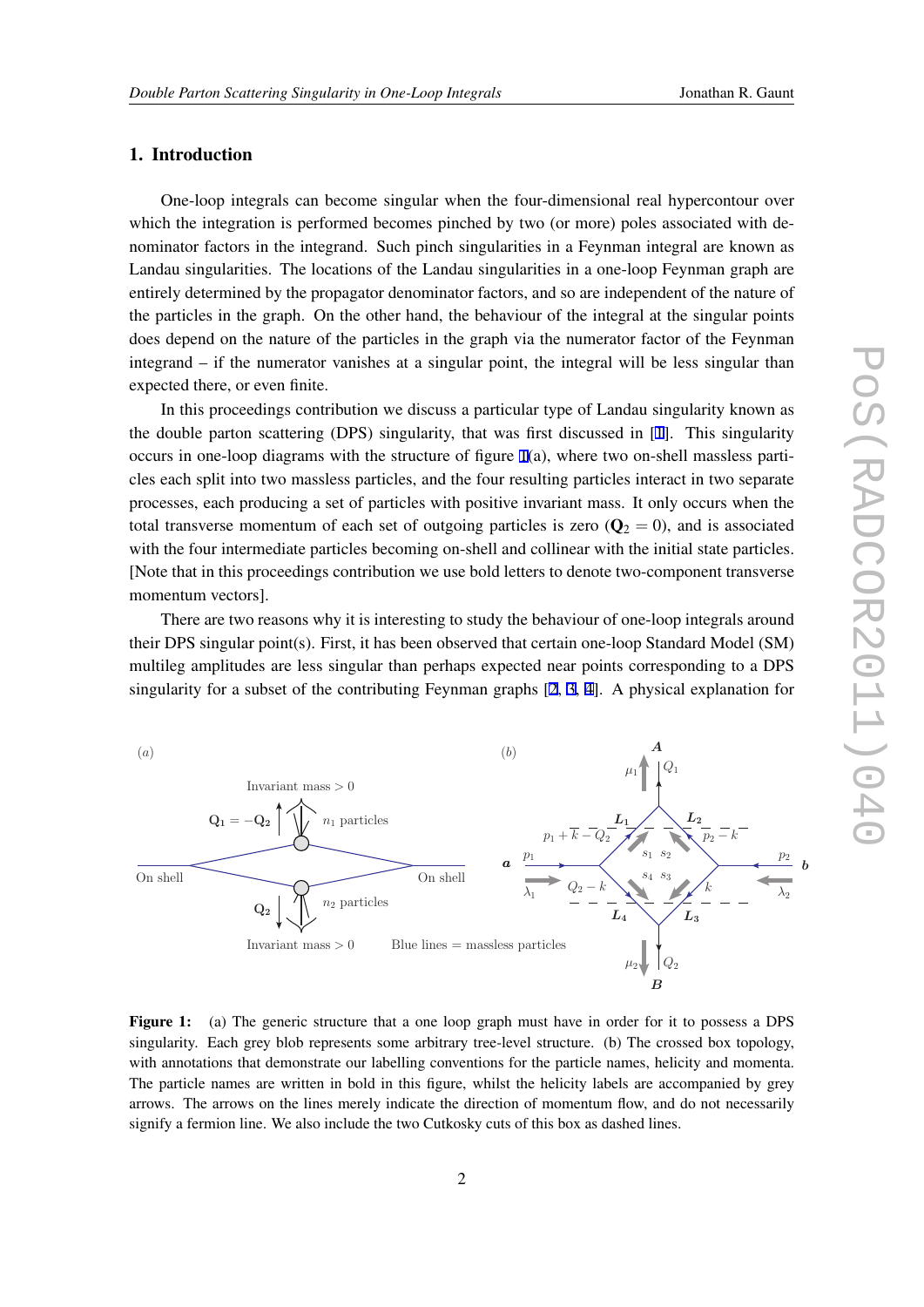this behaviour is needed. Second, an understanding of the nature of the DPS singularity in an arbitrary one-loop graph is interesting from the point of view of double parton scattering theory, and can be used to show that there are theoretical flaws in the framework for calculating protonproton DPS cross sections described in [\[5,](#page-6-0) [6\]](#page-7-0). In this contribution we focus on the first point, and refer the reader interested in the second to [[7](#page-7-0), [8](#page-7-0)]. This contribution is a summary of part of the paper [[8](#page-7-0)].

# 2. DPS Singularity in One-Loop Integrals

With no numerator structure in the integrand (i.e. scalar internal and external particles), the DPS singularity corresponds to an actual divergence in the loop integral (when the number of dimensions is equal to 4). For the simplest graph that can contain a DPS singularity – the 'crossed box' diagram of figure [1](#page-1-0)(b) – an explicit calculation of the scalar integral reveals a divergence like 1/ $Q_2^2$ , and a similar power divergence is expected (and indeed turns out to be observed) for more general scalar loops. Naively, one might expect the behaviour of SM loops at the DPS singular point to be similar – they can only be less divergent if the numerator happens to vanish at the singular point, as mentioned in the introduction.

However, explicit results for *n*-point amplitudes (with *n* small) that have been obtained using conventional loop integral techniques suggest that such a strong divergence is not present in SM loops initiated by two  $g/\gamma \rightarrow q\bar{q}$  splittings (we'll refer to these loops as 'SM  $q\bar{q}q\bar{q}$  loops'). Examples of four-point amplitudes of this kind for which we have explicit (analytic) results are the  $gg \rightarrow HH$ and *gg → ZZ* amplitudes via massless quarks, with the analytic results being presented (for arbitrary quark mass) in [\[9\]](#page-7-0) and [\[10](#page-7-0)]. From these results it is possible to extract the leading low  $\mathbf{Q}_2$  behaviour of the  $gg \rightarrow HH$  and  $gg \rightarrow ZZ$  crossed boxes via massless quarks [\[8\]](#page-7-0). One finds that neither of these graphs diverges as  $\mathbf{Q}_2 \rightarrow 0$  more strongly than a logarithm of  $\mathbf{Q}_2$ , regardless of the configuration of external helicity in each case. In fact, neither graph diverges at all unless the helicity of the initial state gluons is the same, and the  $gg \to ZZ$  graph does not diverge unless the helicities of the final state *Z* bosons are ++ or *−−*.

Similar behaviour was observed in a specific six-point amplitude by Bernicot and Guillet [[3](#page-6-0), [4\]](#page-6-0). The process that was studied by these authors was  $2\gamma \rightarrow 4\gamma$  via massless quarks, analytical results for which are available in [\[11,](#page-7-0) [12\]](#page-7-0). Labelling the six external legs as '123456', and taking legs 1 and 4 as incoming with the rest outgoing, Bernicot and Guillet made plots of a particular MHV and a particular NMHV amplitude close to the kinematic point  $\mathbf{k}_t \equiv \mathbf{p}_3 + \mathbf{p}_5 = 0$  corresponding to a DPS singularity for four of the contributing Feynman graphs. The helicity configuration for the MHV amplitude examined was *−* + + *−* ++ (where the helicity labels here are defined with respect to incoming momenta), and that for the NMHV amplitude was *− − −* + ++ (these two helicity configurations are often studied by the NLO multileg community). From their plots they concluded that both the MHV and the NMHV amplitudes are finite at  $k_t = 0$ , contrary to the naive expectation of a power divergence at this point [\[4\]](#page-6-0).

Therefore, there are two important questions that we need to answer. First, what is the physical mechanism that prevents the DPS divergence in any of these SM  $q\bar{q}q\bar{q}$  graphs being stronger than a logarithm of  $Q_2$ ? Second, why are only some of these SM graphs divergent, whilst others are finite? To answer these questions an analytical study of the DPS divergence in one loop integrals is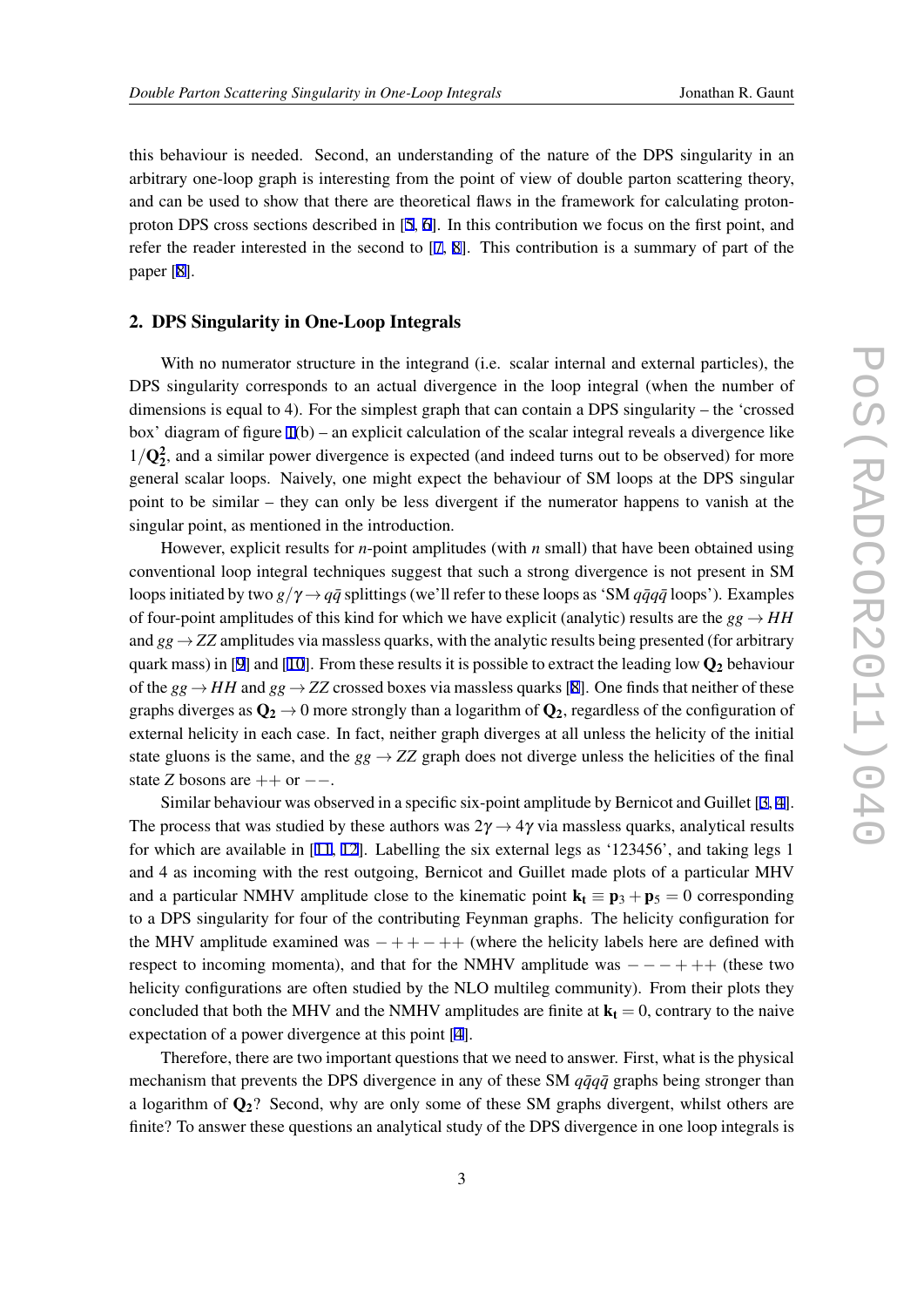required, involving the derivation of an analytic formula for the 'DPS divergent part' of an arbitrary one-loop integral. The 'DPS divergent part' of a one-loop integral is an expression for the part of the integral in which the loop particles are almost on-shell and collinear, that is valid in the limit in which external transverse momenta are small.

In [[8](#page-7-0)], we derived an analytic expression for the DPS divergent part of the arbitrary crossed box graph in figure [1](#page-1-0)(b), before generalising the result to the case in which the number of external particles is arbitrary. Here we briefly summarise this derivation. We begin with an expression for the loop integral *L*:

$$
L = \int d^d k \frac{\mathcal{N}}{[k^2 + i\varepsilon][(k - Q_2)^2 + i\varepsilon][(p_1 + k - Q_2)^2 + i\varepsilon][(p_2 - k)^2 + i\varepsilon]}
$$
(2.1)

The propagator denominator factors are written out explicitly in this expression, since they are universal to all crossed boxes, whilst the numerator  $\mathcal N$  is kept general. *L* is defined such that  $\mathcal N$ is stripped of overall factors such as coupling constants, colour factors, and factors of *i* (including the overall factor of *−i* that always has to be inserted in the computation of an amplitude).

We decompose all four-vectors in  $(2.1)$  terms of a light-cone basis defined using the incoming vectors  $p_1$  and  $p_2$  as the light-like basis vectors. For an arbitrary four-vector *A* the decomposition is written as follows:

$$
A = (A^{+}p_{1} + A^{-}p_{2})/\sqrt{p_{1} \cdot p_{2}} + A
$$
\n(2.2)

After this, the integrations over the plus and minus components of the loop variable *k* are explicitly performed one after the other using contour methods. At each stage in this procedure we drop terms that are negligible in the region around the DPS singularity  $|k^- - Q_2^-|, |k^+|, |\mathbf{k}|, |\mathbf{k} - \mathbf{Q_2}| \ll$  $Q_i^+$ ,  $Q_i^-$ ,  $i = 1, 2$ . In addition to this we make use of various approximations that are only valid in this region and that facilitate the calculation of the integrals (for full details of these approximations, see [[8](#page-7-0)]). This procedure yields the following compact expression for the DPS divergence in the crossed box:

$$
L_{DPS} \simeq \frac{(2\pi i)^2}{2s} \int_{|\mathbf{k}| \ll Q_i^+, Q_i^-} \frac{d^{d-2} \mathbf{k} \mathcal{N} |_{k^- = Q_2^-, k^+ = 0}}{(\mathbf{k} - \mathbf{Q_2})^2 \mathbf{k}^2}
$$
(2.3)

One can go further than this if one notices that the DPS divergence (2.3) occurs entirely in the real part of the loop integral *L*, which corresponds to the imaginary part of the box amplitude according to the way in which we have defined *L*. Then, the DPS divergent part of a crossed box can be found as the sum of the Cutkosky cuts of the box in the limit in which external transverse momenta are small and internal particles are almost on shell. There are two Cutkosky cuts of the box (shown in figure [1\(](#page-1-0)b)), and they give identical contributions in the relevant limit, so in what follows it suffices to consider just one of the cut diagrams (and multiply the answer by 2).

Having separated out one of the 'hard scatterings' in the DPS divergent part of the crossed box using the cut, the other may be separated out using completeness relations that are approximately valid in the small virtuality limit that we are considering (this is schematically depicted in figure [2\)](#page-4-0). We then obtain *LDPS* as an integral over four factors, each of which corresponds to one of the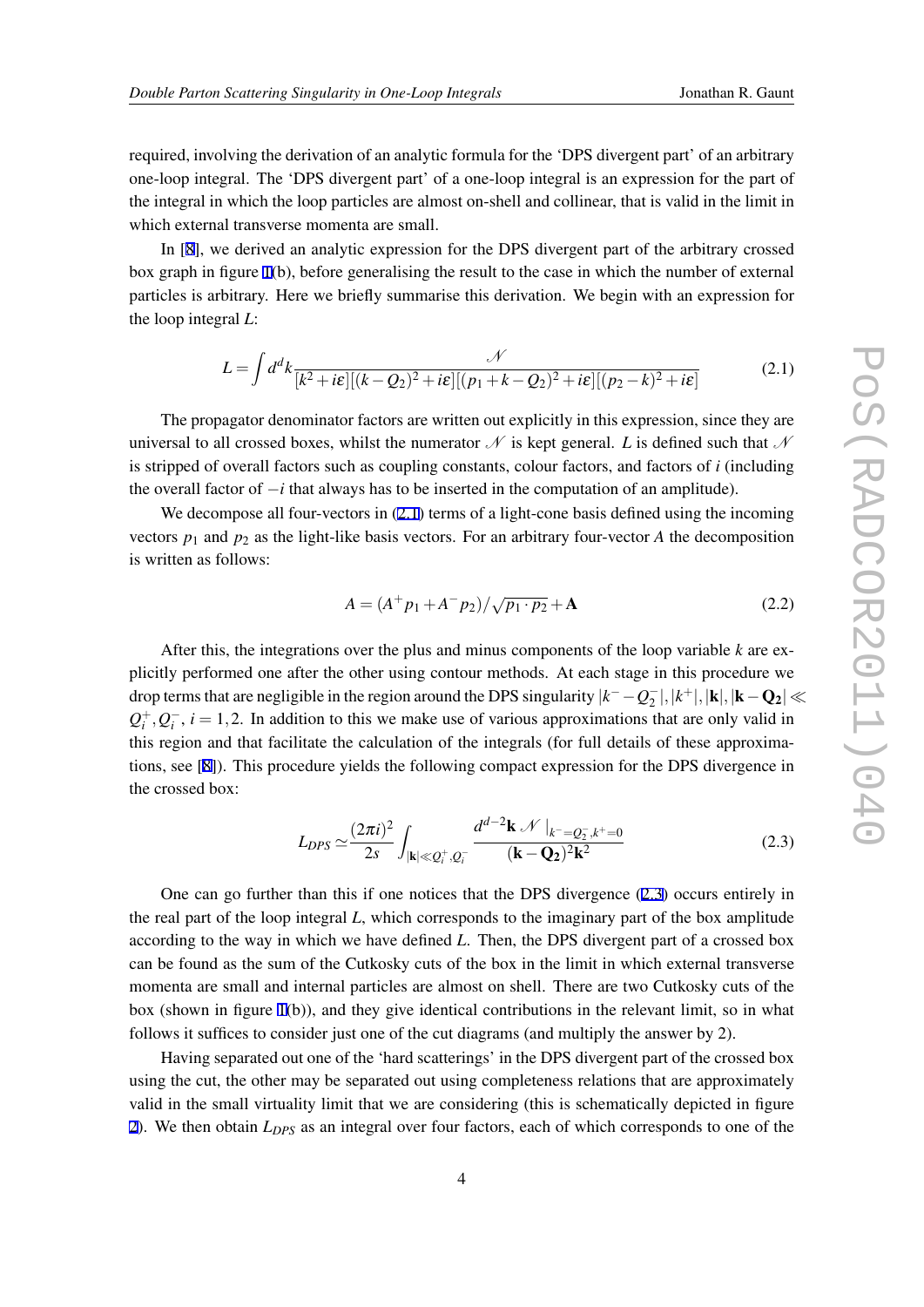<span id="page-4-0"></span>

Figure 2: Decomposition of the box integrand.

broken pieces of the crossed box drawn in figure 2(c):

$$
L_{DPS}(\lambda_1 \lambda_2 \mu_1 \mu_2) = \sum_{s_i, L_i} \int d^d k \delta(k^2) \delta((k - Q_2)^2) \left(\sqrt{Q_1^2/Q_2^2}\right) \Phi_{b \to L_2 L_3}^{\lambda_2 \to s_2 s_3}(p_2; p_2 - k, k) \tag{2.4}
$$
  
 
$$
\times \Phi_{a \to L_1 L_4}^{\lambda_1 \to s_1 s_4}(p_1; p_1 + k - Q_2, Q_2 - k) \mathcal{M}_{L_3 L_4 \to B}^{s_3 s_4 \to \mu_2}(k, Q_2 - k; Q_2) \times \mathcal{M}_{L_1 L_2 \to A}^{s_1 s_2 \to \mu_1}(p_1 + k - Q_2, p_2 - k; Q_1)
$$

 $\Phi_{a \to L_1 L_4}$  is the lowest order light-cone wavefunction (LCWF) to produce a  $L_1 L_4$  pair from the particle *a*, whilst  $\mathcal{M}_{L_1L_2\rightarrow A}^{s_1s_2\rightarrow \mu_1}$  is the usual lowest order matrix element for the process  $L_1L_2\rightarrow A$ . Each LCWF in the above expression contains a matrix element corresponding to one of the initial state splittings in figure 2(c), divided by the denominator of the propagator closest to this splitting vertex in figure 2(b). For the purposes of evaluating the leading low  $Q_2$  divergence, the matrix elements in (2.4) can be evaluated with the transverse momentum and virtuality of the initial state particles set to zero, since the matrix elements are non-singular in this limit.

Having obtained the formula (2.4) for the DPS divergence in a crossed box diagram, the generalisation of the formula to the arbitrary loop in figure [1](#page-1-0)(a) is clear. All one needs to do is to replace the two 2  $\rightarrow$  1 tree level matrix elements in (2.4) by expressions for the relevant 2  $\rightarrow$  *n*<sub>1</sub> and 2  $\rightarrow$  *n*<sub>2</sub> tree graphs.

Let us now consider the behaviour of the LCWFs in  $(2.4)$ . These can in general be decomposed into two factors, one of which depends on the light-cone momentum fraction of one of the daughter partons with respect to the parent parton, and the other of which depends on the transverse momentum of that daughter parton with respect to the parent:

$$
\Phi_{a \to bc}^{\lambda \to s_1 s_2}(p;k,p-k) = X_{a \to bc}^{\lambda \to s_1 s_2}(x) K_{a \to bc}^{\lambda \to s_1 s_2}(\mathbf{k})
$$
\n(2.5)

The factor *X* can be thought of as the square root of a helicity dependent splitting function. The transverse momentum dependent factor *K* contains a 1*/*k 2 factor from the propagator denominator absorbed in the LCWF, multiplied by the **k** dependent part of the  $a \rightarrow bc$  matrix element.

In the case of scalar  $\phi^3$  theory, the splitting matrix element is just a constant, so  $K(\mathbf{k})$  in this theory  $\propto 1/k^2$ . Then, for an arbitrary loop, we obtain a power divergence at the DPS singular point when  $d = 4$  (as we mentioned earlier):

$$
L_{DPS,\phi^3} \sim \int d^{d-2} \mathbf{k} K(\mathbf{k}) K(\mathbf{Q_2} - \mathbf{k}) \propto \int \frac{d^{d-2} \mathbf{k}}{\mathbf{k}^2 (\mathbf{Q_2} - \mathbf{k})^2} \propto \frac{1}{\mathbf{Q_2^2}} \text{ when } d = 4. \tag{2.6}
$$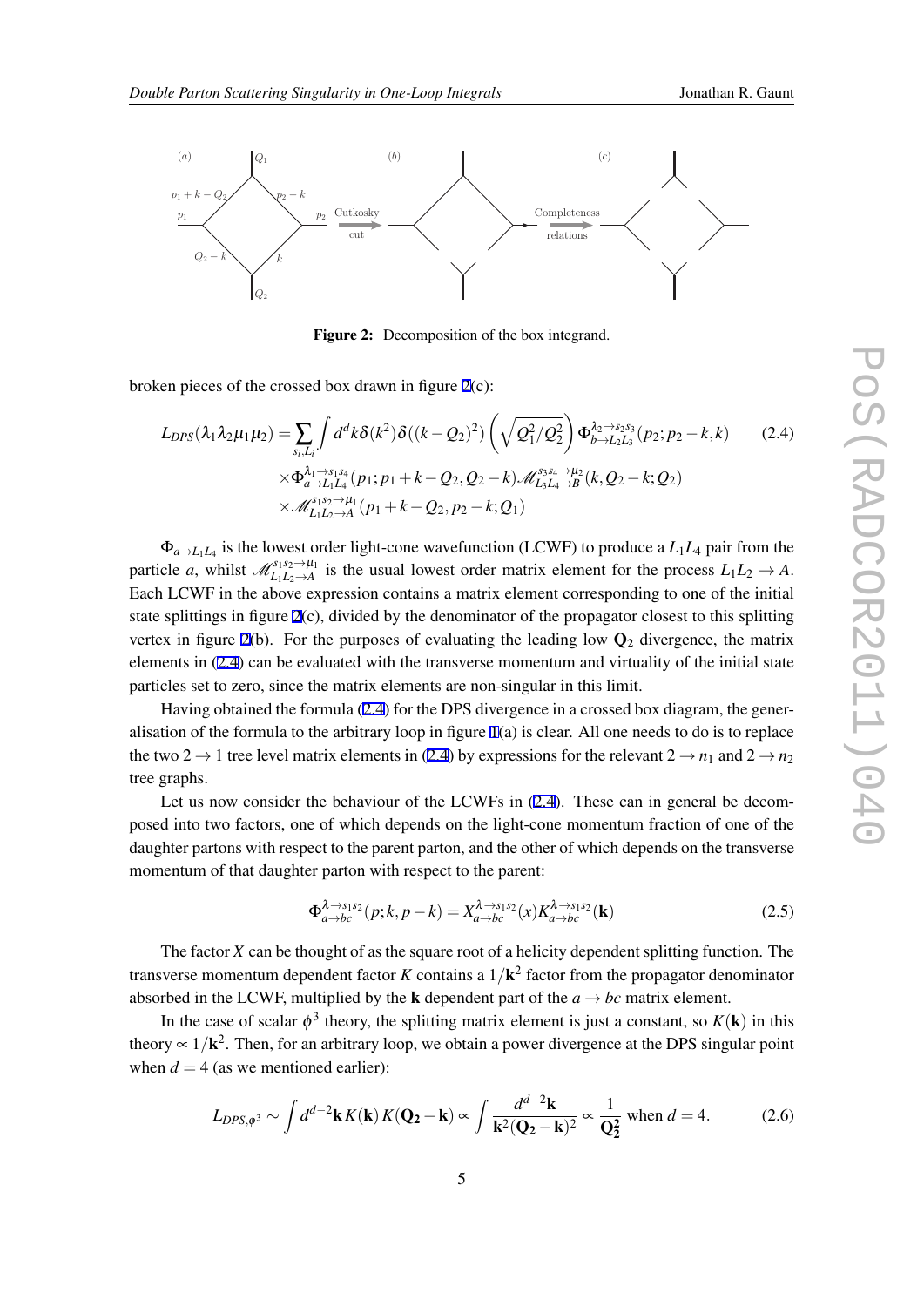On the other hand, for the  $g/\gamma \rightarrow q\bar{q}$  SM splittings, the matrix element comes out as being proportional to  $\bf{k}$ . This is associated with the fact that these processes do not conserve  $J_z$ , and so must be forbidden, in the collinear limit  $\mathbf{k} \to 0$  (the initial state has magnitude of  $J_z = 1$ , whilst the final state must have  $J_z = 0$  in the collinear limit due to helicity conservation). For a SM  $q\bar{q}q\bar{q}$  loop, we therefore have, schematically:

$$
L_{DPS,SM} \sim \int d^{d-2} \mathbf{k} K(\mathbf{k}) K(\mathbf{Q_2} - \mathbf{k}) \sim \int \frac{d^{d-2} \mathbf{k} \mathbf{k}^i (\mathbf{Q_2} - \mathbf{k})^j T^{ij}}{\mathbf{k}^2 (\mathbf{Q_2} - \mathbf{k})^2} \sim \log(\mathbf{Q_2}^2)
$$
(2.7)

where  $T^{ij}$  is some **k**-independent matrix.

Thus, the DPS divergence in a SM  $q\bar{q}q\bar{q}$  loop cannot be stronger than a logarithm of  $Q_2$ . The underlying cause of this is  $J_z$  nonconservation in  $g/\gamma \rightarrow q\bar{q}$  massless particle splittings in the collinear limit.

The schematic estimate (2.7) does not take account of the detailed structure of the LCWFs and the matrix elements *M*, and so only gives an upper bound on the degree of divergence in a SM  $q\bar{q}q\bar{q}$  integral (this is why we have written 'cannot be stronger than', rather than 'is', in the preceding paragraph). There can be additional suppression from either the LCWFs or the matrix elements (or both) at the DPS singular point, that causes the DPS divergence to disappear entirely. This is what is occurring in the four- and six-point amplitudes mentioned earlier that are finite at the DPS singular point.

For any SM  $q\bar{q}q\bar{q}$  loop graph, there is an additional suppression occurring in the LCWFs when the helicities of the initial state gluons or photons are different. In this situation, it turns out that the product of light cone wavefunctions vanishes upon integration over **k** when  $\mathbf{Q}_2 = 0$ , such that the graph is finite at  $\mathbf{Q}_2 = 0$ . The underlying physical cause of this phenomenon can be exposed by sketching the helicities of the initial state and the  $q\bar{q}q\bar{q}$  intermediate state that is long-lived in the collinear limit:

$$
\overbrace{\hspace{1.5cm}}^{\hspace{1.5cm}\longrightarrow}
$$

The magnitude of  $J_z$  of the  $gg/\gamma\gamma$  initial state is 2, whilst that of the  $q\bar{q}q\bar{q}$  intermediate state must be 0 in the collinear limit due to helicity conservation. Thus there is an issue of total  $J_z$  conservation in this case aside from local  $J_z$  conservation at each splitting vertex – this is the source of the additional suppression. Note that this is the reason why the NMHV six-photon amplitude studied by Bernicot and Guillet is finite at the DPS singular point.

For the  $gg \rightarrow ZZ$  crossed box, there is a suppression coming from the matrix element factors when the helicities of the final state particles are not ++ or *−−*. In this case there is no configuration of internal helicity in the loop which simultaneously ensures helicity conservation at every external vertex, and conserves  $J_z$  in both  $q\bar{q} \rightarrow Z$  processes in the collinear limit. This causes at least one of the  $q\bar{q} \rightarrow Z$  matrix elements in the DPS divergence formula [\(2.4](#page-4-0)) to vanish for all internal helicity configurations allowed by the LCWF factors.

The finiteness of the  $2\gamma \rightarrow 4\gamma$  MHV amplitude studied by Bernicot and Guillet at  $\mathbf{k}_t = 0$  may similarly be explained by a suppression in the matrix element factors. Here, the DPS divergence does not vanish on a graph-by-graph basis (as it does for the NMHV amplitude) – it only vanishes when we sum up the four graphs that contain a DPS singularity at  $k_t = 0$ . The DPS divergence in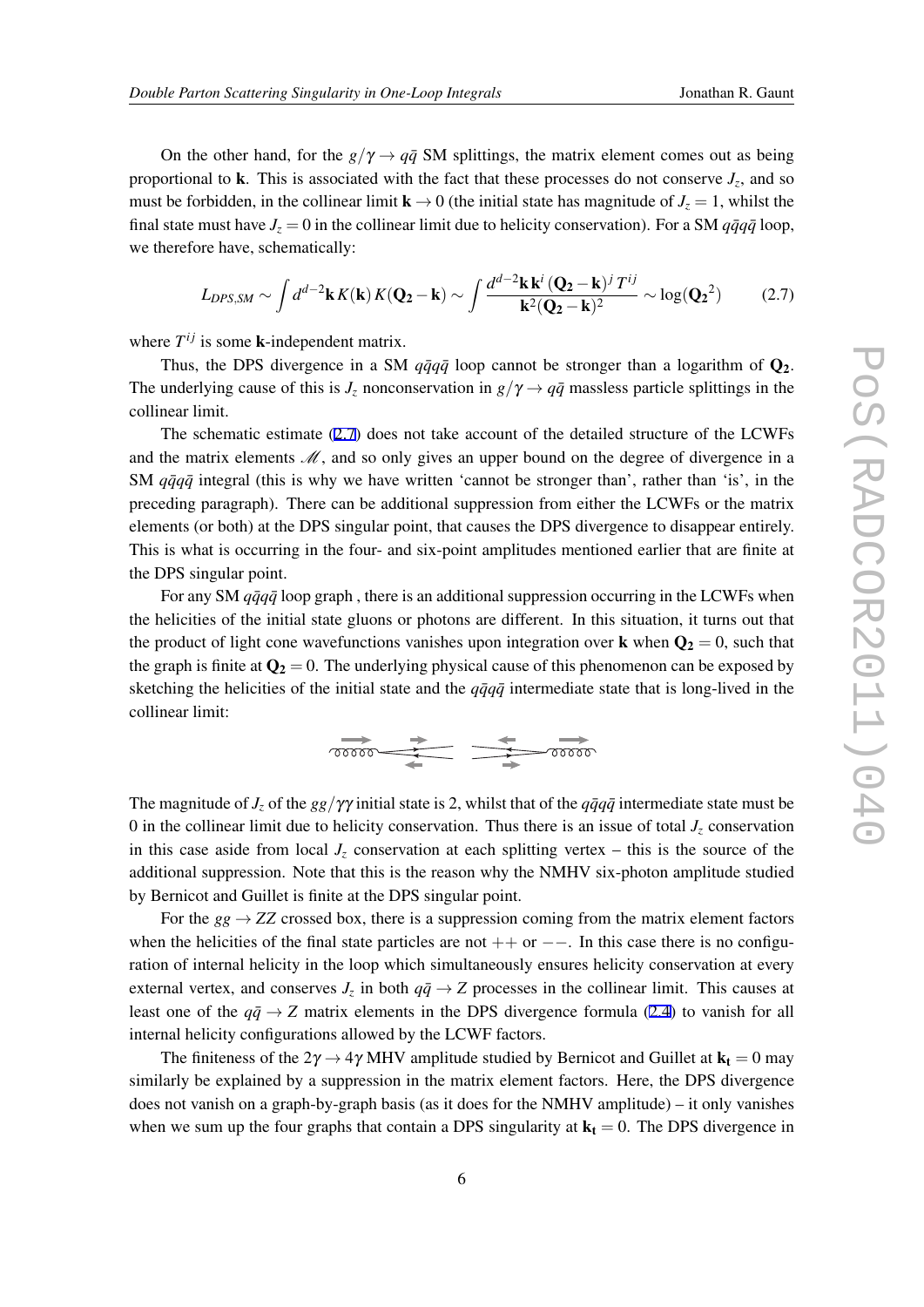<span id="page-6-0"></span>the sum of the four graphs may be computed by using ([2.4](#page-4-0)), with full  $q\bar{q} \rightarrow \gamma\gamma$  tree-level matrix elements (each one being a sum of two tree graphs) replacing the matrix elements given there. For the MHV  $2\gamma \rightarrow 4\gamma$  amplitude studied, the final-state photons have the same helicity in both of these  $q\bar{q} \rightarrow \gamma\gamma$  matrix element factors. The matrix element factors are therefore zero according to the MHV rules for QED [[13\]](#page-7-0), and the DPS divergence is nullified.

Using our approach one may make statements about the degree of DPS divergence in other  $2\gamma \rightarrow 4\gamma$  helicity amplitudes without performing further calculations. For example, we can say that no NMHV six-photon amplitude can ever contain a DPS divergence – however one distributes the helicities, one always ends up either with the initial state photons having opposite helicities, or with one of the pairs of the final state photons having the same helicity. On the other hand there are MHV amplitudes that have a logarithmic DPS divergence – for example the +*−−*+++ amplitude.

## 3. Conclusions

In this contribution we have outlined the derivation of a compact analytic expression for the DPS divergence in an arbitrary one-loop diagram. The expression essentially consists of an integral of two light-cone wavefunctions and two hard matrix elements over the transverse components of the loop momentum. We used this expression to show that no SM loop initiated by two  $g/\gamma \rightarrow q\bar{q}$ splittings ('SM  $q\bar{q}q\bar{q}$  loop') can have a DPS divergence worse than a logarithm of  $Q_2$ , and explained that this behaviour is associated with  $J_z$  nonconservation in, and the consequent suppression of,  $g/\gamma \rightarrow q\bar{q}$  SM splittings in the collinear limit. We observed that the DPS divergence in SM  $q\bar{q}q\bar{q}$ loops may disappear if there is some additional suppression at the DPS singular point coming from either the light-cone wavefunctions or the hard matrix elements (or both). The  $gg \rightarrow AB$ box amplitude with unequal initial-state gluon helicities (with *A,B* arbitrary) and the NMHV *− − −* + ++ six-photon amplitude are examples of amplitudes which are finite due to a suppression in the light-cone wavefunctions. On the other hand, the  $gg \rightarrow ZZ$  box amplitude with final state helicities not equal to ++ or *−−*, and the MHV *−*+ +*−*++ six-photon amplitude, are examples of amplitudes which are finite due to a suppression in the matrix element factors. Finally, we made use of our approach to point out that whilst no NMHV six-photon amplitude contains a DPS divergence, there are MHV amplitudes that do contain logarithmic DPS divergences.

#### References

- [1] Z. Nagy and D. E. Soper, *Numerical integration of one-loop Feynman diagrams for N-photon amplitudes*, *Phys.Rev.* D74 (2006) 093006, [[hep-ph/0610028](http://xxx.lanl.gov/abs/hep-ph/0610028)].
- [2] L. D. Ninh, *One-Loop Yukawa Corrections to the Process*  $pp \rightarrow b\bar{b}H$  *in the Standard Model at the LHC: Landau Singularities*, [arXiv:0810.4078](http://xxx.lanl.gov/abs/0810.4078).
- [3] C. Bernicot, *The six-photon amplitude*, [arXiv:0804.1315](http://xxx.lanl.gov/abs/0804.1315).
- [4] NLO Multileg Working Group Collaboration, Z. Bern *et. al.*, *The NLO multileg working group: Summary report*, [arXiv:0803.0494](http://xxx.lanl.gov/abs/0803.0494).
- [5] G. M. Zinovev, A. M. Snigirev, and V. P. Shelest, *Equations for many parton distributions in quantum chromodynamics*, *Theor. Math. Phys.* 51 (1982) 523–528.